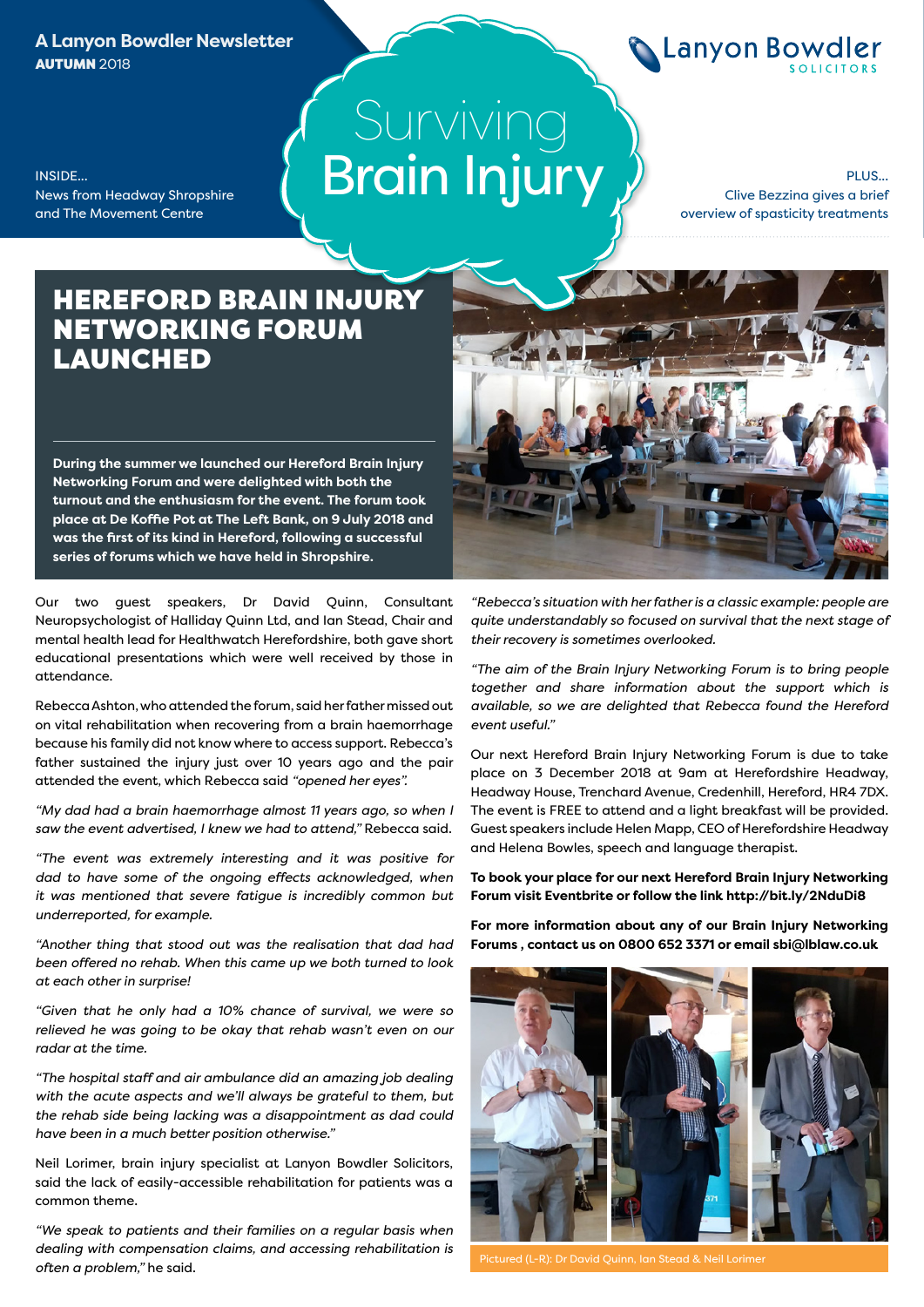*Leading Shropshire firm advising on an extensive breadth of personal injury cases, including high-value claims. Particularly experienced in acting for clients with spinal and cerebral injuries.* **Chambers UK**

### THE MOVEMENT CENTRE



**There have been some exciting recent changes at The Movement Centre.** 

After a busy year and a growth in the number of children accessing Targeted Training therapy, The Movement Centre has restructured to enable them to continue to move forwards.

Victoria Handbury-Madin who was previously Head of Fundraising and Marketing was appointed as Chief Executive Officer on the 1st July 2018.

Pauline Holbrook, Head of Clinical Services, will now concentrate solely on her clinical role working with the many families who access The Movement Centre. Physiotherapist Sarah Bew and Assistant Physiotherapist Lynne Ford will continue to assist Pauline.

Polly Roberts has been appointed to the role of Operations Manager and Ann Norwood joins the team as their new Children's Therapy Assistant allowing Curtis Langley to work solely on fundraising and marketing, as Fundraising and Marketing Officer.

Victoria said *"We are all excited about the changes and feel TMC is well equipped to move forwards and continue to grow and develop, enabling us to help more children access Targeted Training therapy."*

### HEADWAY SHROPSHIRE



**Over the summer, Headway Shropshire hosted a very special tea party to wish Jean Robinson farewell as she celebrated her retirement after 19 years of service.** 

On 1 August 2018 Debbie Wilcox took over the role of Chief Executive and Michael Harper was appointed as Deputy Chief Executive.

Debbie said; *"I am honoured to have been chosen by the board of Headway Shropshire to replace Jean Robinson as CEO. I look forward to carrying on Jean's hard work in developing our existing services, as well as developing new opportunities to offer our client group, their families and stakeholders in the future."*

*"We wish Jean a happy retirement and hope she will be able to spend her days tending to her garden and spending quality time with her grandchildren. We appreciate all of the time and effort she has given to the charity over the last two decades"* Debbie added.

## ROYAL VISIT TO HEADWAY WORCESTERSHIRE

**On 10 September 2018 Princess Anne visited Headway Worcestershire to officially open their new kitchen and to meet some of the brain injury survivors the charity supports. Our Sophie Davies and Phillip Roberts were fortunate enough to be invited along for the special occasion.** 

 The Princess Royal was shown around the building and took the time to speak individually with many of the clients, listening to their stories. At the end of her visit, she was presented with a small wooden birdhouse which had been made for her in their workshop.

Kathryn Davis, CEO said; *"Headway Worcestershire was thrilled and delighted to welcome HRH Princess Anne to Headway. What an exciting day for all our clients and guests who attended. Everyone had the opportunity to meet Princess Anne, shake her hand and tell her about the activities they were doing or explaining how their acquired brain injury had changed their lives. There was plenty of laughter during the visit. It's a day I and the Headway team will always treasure."*

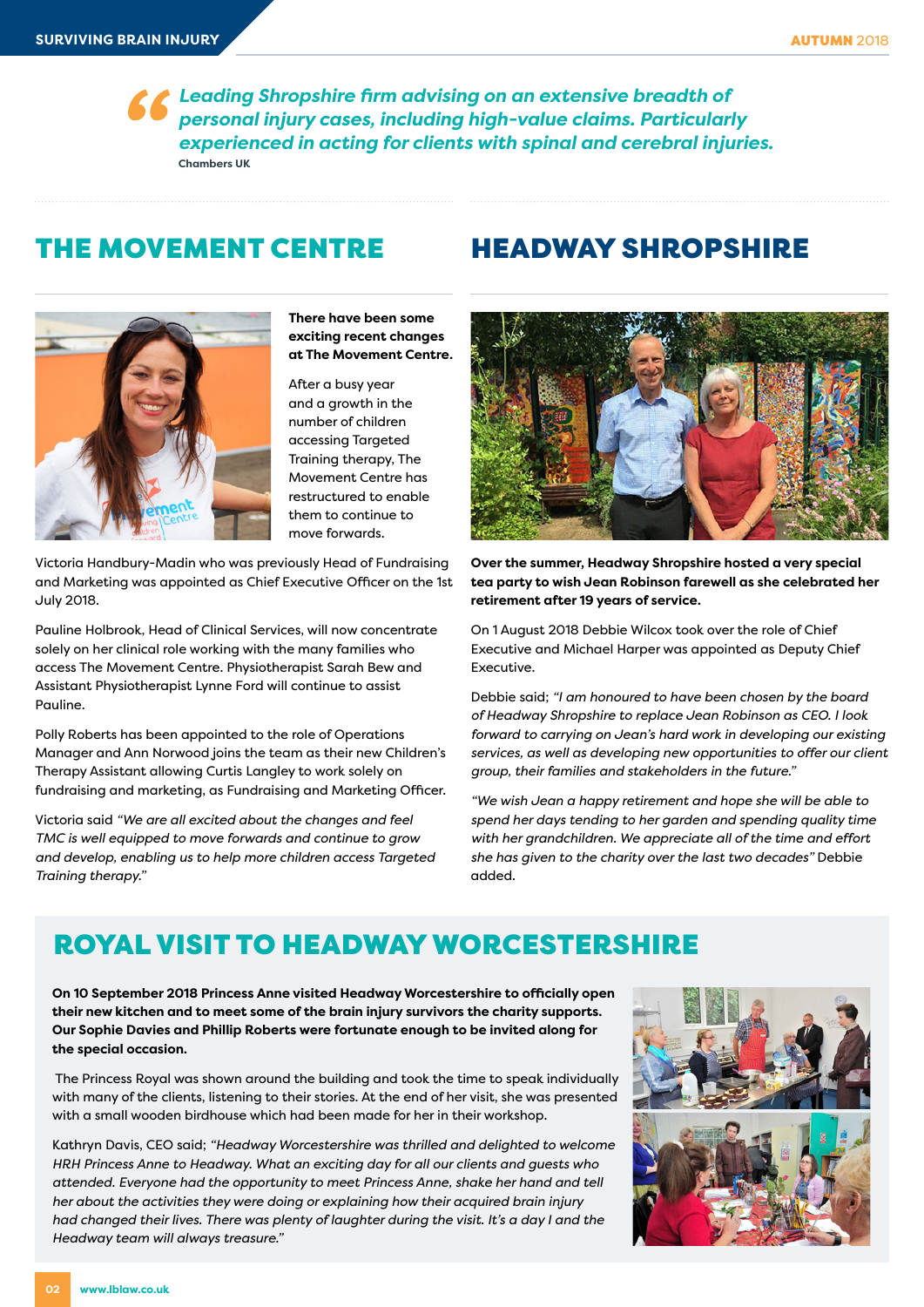*Renowned practice working on a wide range of serious personal injury matters including brain injury and spinal injuries and multiple orthopedic cases.* **Chambers UK**

### A BRIEF OVERVIEW OF SPASTICITY TREATMENTS

*Written by Clive Bezzina, Consultant in Rehabilitation, Royal Stoke University Hospital*



### PERSONAL INJURY AWARDS



**We were delighted to receive the news that our clinical negligence team have been shortlisted in the Eclipse Proclaim Personal Injury Awards 2018 for 'Clinical Negligence Team of the Year'. The winners will be announced at a presentation ceremony in Manchester in November.** 

Kay Kelly, head of clinical negligence at Lanyon Bowdler, said *"We are delighted to be shortlisted for the award which recognises the experience and expertise of our legal specialists, but I am very proud of the whole team and their determination to provide the best client service possible.*

*"Here in Shropshire, clinical negligence claims have become more high profile in recent years, with the national enquiry into the maternity care at the Shrewsbury and Telford NHS Hospitals Trust. National media coverage has drawn attention to an increasing number of baby deaths and/or brain injury sustained during birth.*

*"We all wish to support the NHS but not at the expense of falling standards. In all cases it is vital to ensure people who have suffered serious injuries or lost loved ones have the financial means to rebuild their lives. A successful clinical negligence claim is also important to highlight where things have gone wrong and to push for lessons to be learned.*

*"Being recognised in a national awards scheme like this emphasises what an important role Lanyon Bowdler is playing in this area of law. I am very proud of our highly professional team who always provide the best service at what can be the most traumatic times of a client's life."* 



#### **Principles of Treatment**

Spasticity needs addressing only where it is causing harm. Spasticity is a feature of damage to the upper motor neurone syndrome and is a consequence of an injury to the brain or spinal cord. It causes muscles to lose their control from the brain and spinal cord and to over-react to sensory inputs. As a result, they become shortened and this leads to stiffness and spasms. The problems arising can be

- Generalised: affecting two or more limbs, e.g. in hemiplegia
- Regional: affecting muscles around adjacent joints, as in a whole arm or leg
- Multi focal: affecting muscles around several unconnected joints, e.g. in a hand or foot
- Focal: affecting muscles around on joint

#### **Treatment**

There are a number of available treatments in a specialist service for spasticity management, but the underlying treatment is through good physical management of the patient to maintain the length of the muscles. Botulinum toxin can greatly assist in this process and acts as an adjunct to physical management and therapy in addressing multi-focal and focal problems of spasticity. It can also be required for some patterns of segmental spasticity, such as around the elbow and knee. If spasticity is generalised in nature, oral medications such as baclofen and tizanidine could be useful. If spasticity is mainly an issue in lower limbs, then intratechal baclofen could be an option. The treatment option/ options need to be tailor made for the patient, with appropriate setting of goals.

The indications for treatment are to:

- Improve function, where it is possible to do so, e.g. mobility, dexterity;
- Relieve symptoms, e.g. ease pain, decrease muscle spasms, allow patient to wear orthoses;
- Postural, to improve body image and reduce abnormal posturing, associated reactions, etc.;
- Decrease carer burden, e.g. allow better hygiene, dressing, positioning in bed or wheelchair;
- Facilitate NHS functioning by preventing complications (e.g. pressure sores, contractures), facilitating therapy and assisting surgery to lengthen tendons.

Oral muscle relaxants, botulinum toxin and intratechal baclofen treat spasticity. This must be distinguished from contractures, which can develop as a result of the spasticity. These may need to be addressed by stretching limbs through serial splinting or by surgery.

*Acknowledgement to Prof AB Ward for material relating to the content of this article.*